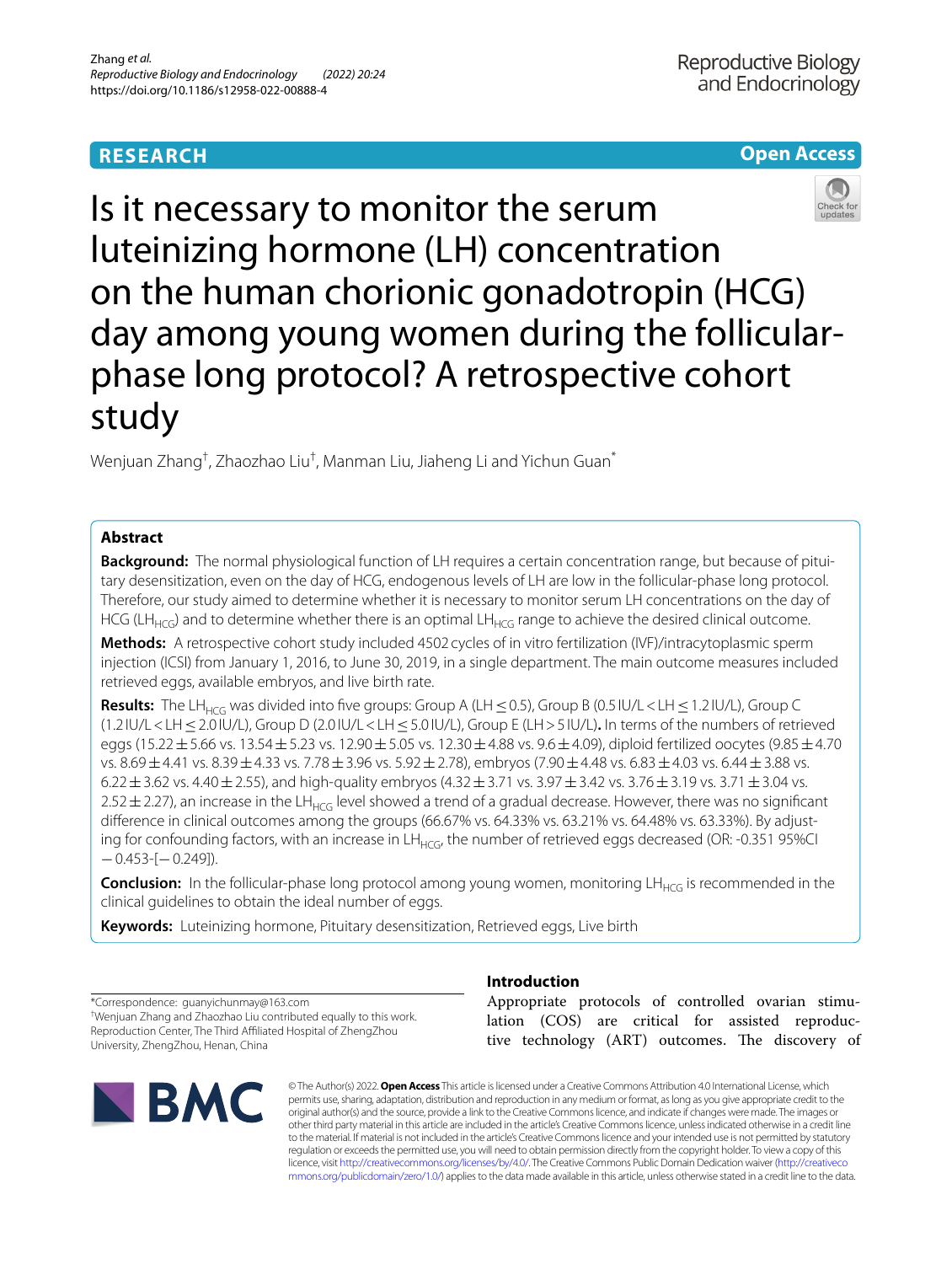gonadotropin-releasing hormone (GnRH) analogs has ofered multiple options in assisted reproduction and improved in vitro fertilization (IVF) success rates [\[1](#page-6-0)]. Efective control of the premature luteinizing hormone (LH) peak, reduction of the cycle cancellation rate and more mature oocytes make the GnRH agonist protocol popular in many reproductive centers. In China, the follicular-phase long protocol has gradually become mainstream because of its simple and convenient single administration, good follicular homogeneity, and excellent fresh cycle outcomes [\[2](#page-6-1)]. In the GnRH agonist protocol, because of pituitary desensitization, endogenous levels of LH are very low during the late stimulation phase [\[3](#page-6-2)]. Moreover, approximately 50% of patients undergoing IVF/intracytoplasmic sperm injection (ICSI) using a GnRH agonist are LH deficient  $[3]$ . Thus, it would seem logical that LH supplementation would be beneficial.

According to the "two-cell, two-gonadotrophin theory", both follicle-stimulating hormone (FSH) and LH are important for follicle development in humans. This model explains our understanding of folliculogenesis [\[4](#page-6-3)]. LH stimulates theca cells, promoting androgen production, and FSH regulates the proliferation of granulosa cells (GCs) and promotes E2 synthesis. Whereas FSH is the main regulator of antral follicular growth, LH plays key roles in promoting steroidogenesis and in the development of the leading follicle. Moreover, LH exerts diferent functions during the diferent stages of both natural and stimulated cycles [\[5](#page-6-4)]. During the menstrual cycle, LH not only promotes the growth of larger follicles but also increases granulosa cell FSH activity by increasing androgen synthesis, and then LH promotes the recruitment of follicles.

The normal physiological function of LH requires a certain concentration range, namely, the "LH window" [[6\]](#page-6-5). When below the LH threshold, the eggs cannot fully mature, and there is not enough androgen and estrogen synthesis. Moreover, there is a lack of paracrine signals between granulosa cells and membrane cells. In contrast, when beyond the upper limit, granulosa cell proliferation is inhibited, which can lead to a series of problems in egg development. Therefore, we speculate that it is necessary to monitor the level of LH during the early follicular phase long protocol.

An increasing amount of evidence has demonstrated that downregulation with a GnRH agonist in some normogonadotrophic women may result in profound suppression of LH, which in turn impairs adequate estradiol synthesis during FSH stimulation for IVF/ICSI [[4–](#page-6-3)[7\]](#page-6-6) and reduces the fertilization rate [[8\]](#page-6-7), the number of clinical pregnancies [\[8](#page-6-7)], and the pregnancy outcomes [[9](#page-6-8)]. However, there is some controversy about this conclusion.

Consequently, this study aimed to determine whether it is necessary to monitor the serum LH concentration on the HCG day (LH $_{HCG}$ ), to identify whether the LH $_{HCG}$ has an impact on the clinical outcome and to determine whether there is an optimal LH range to achieve the expected clinical outcome.

## **Material and methods**

#### **Study design and participants**

The subjects of this retrospective study underwent 4502cycles of IVF or ICSI from January 1, 2016, to June 30, 2019, in our department. The following inclusion criteria were applied: 1) age<40years, 2) follicular-phase single-dose GnRH agonist protocol, and 3) fresh cycle transplants. Thin endometrium on HCG day, recurrent miscarriage and endometriosis were excluded. Although GnRH-a has a therapeutic efect on endometriosis, patients diagnosed with endometriosis were excluded in this study because endometriosis leads to infertility and afects the outcome of ART outcomes in many ways [[10](#page-6-9)] (Fig. [1\)](#page-2-0).

The study was approved by the ethics committee of the Third Affiliated Hospital of Zhengzhou University  $(2021-105)$ .

Data on patient age and infertility treatment-related characteristics were collected from the fles. Basic sex hormone levels (FSH, LH, estradiol [E2], progesterone [P]), Start-up gonadotropin (Gn) does, Gn dose, number of oocytes retrieved, number of diploid fertilized oocytes, number of embryos, number of embryos transferred, and the LH level on day 1 of ovarian stimulation  $(HCG_{day}1)/$ the HCG day were recorded. E2/P/on the day of HCG administration was recorded.

## **Stimulation protocols**

Follicular-phase single-dose GnRH agonist protocol: A single dose of 3.75mg long-acting GnRH agonist triptorelin (Diphereline, IPSEN, Paris, France) was administered on day 2 or 3 or 4 of the menstrual cycle. Twenty-eight days later, serum FSH, LH, E2, and P were examined. When FSH and LH were both <5IU/L, *P*<3.18nmol/L and E2<183.5pmol/L, Gn was initiated daily until ovulation induction. Chosing the most appropriate FSH starting dose based on patients' age, body mass index (BMI), Ant-Mullerian hormone (AMH) and FSH can obtain a more optimized efect [[11,](#page-6-10) [12\]](#page-6-11). So our FSH starting dose was individualized. Human menopausal gonadotropin (HMG Livzon, China, Zhuhai) or recombinant LH (rLH Luveris Merck Serono S. A, Beijing) was added according to follicular development. When three follicles reached a mean diameter of 17mm or two follicles reached a mean diameter of 18mm, 0.25mg of recombinant HCG (Ovidrel, Merck Serono S.A., Beijing) was administered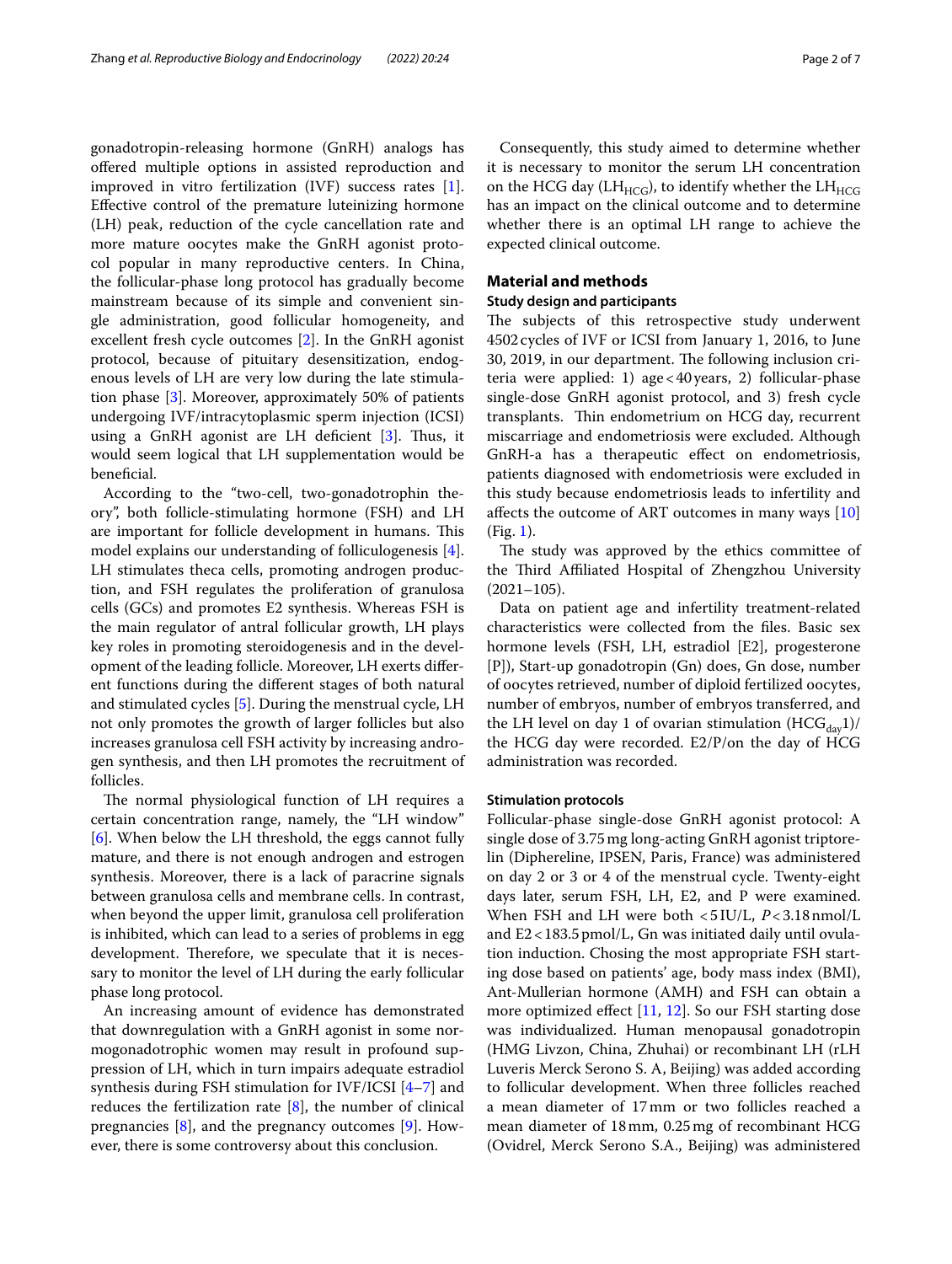

<span id="page-2-0"></span>subcutaneous injection. Oocyte retrieval was performed 36h–38h after hCG injection by transvaginal ultrasoundguided single-lumen/double-lumen needle aspiration. ICSI was performed only for severe male factor infertility or previous fertilization failure. Luteal phase support was initiated on day 1 after oocyte retrieval. The cleavage stage embryo transfer time was 3days after egg retrieval. The blastocyst transfer time was 5 days after egg retrieval. Morphologic criteria were used for embryo scoring [\[13\]](#page-6-12).

# **Primary and secondary outcomes**

Biochemical pregnancy was assessed by serum hCG detection 14days after ET [[14\]](#page-6-13). Clinical pregnancy was confrmed if a fetal heartbeat could be observed by transvaginal ultrasound [\[14\]](#page-6-13). Severe ovarian hyperstimulation sydrome (OHSS) was diagnosed in women who were hospitalized because they fulflled one or more of the following criteria: clinical ascites; hydrothorax; and dyspnea (exertional or at rest) [\[15](#page-6-14)]. Early abortion was defned as a clinical pregnancy that failed to reach the 12th gestational week. Live birth was defned as the birth of a live child after 28weeks of gestation per embryo transfer cycle. Ectopic pregnancy was a pregnancy outside the uterine cavity, diagnosed by ultrasound, surgical visualization or histopathology. The premature birth rate was defned as delivery before 37 gestational weeks but not earlier than 28 gestational weeks [[16\]](#page-6-15).

### **Statistical analysis**

Diferences in variables between the groups were statistically analyzed with Student's t-test and chi-squared tests when appropriate. A bilateral  $p$  value <0.05 was considered to be significant. The results are presented as the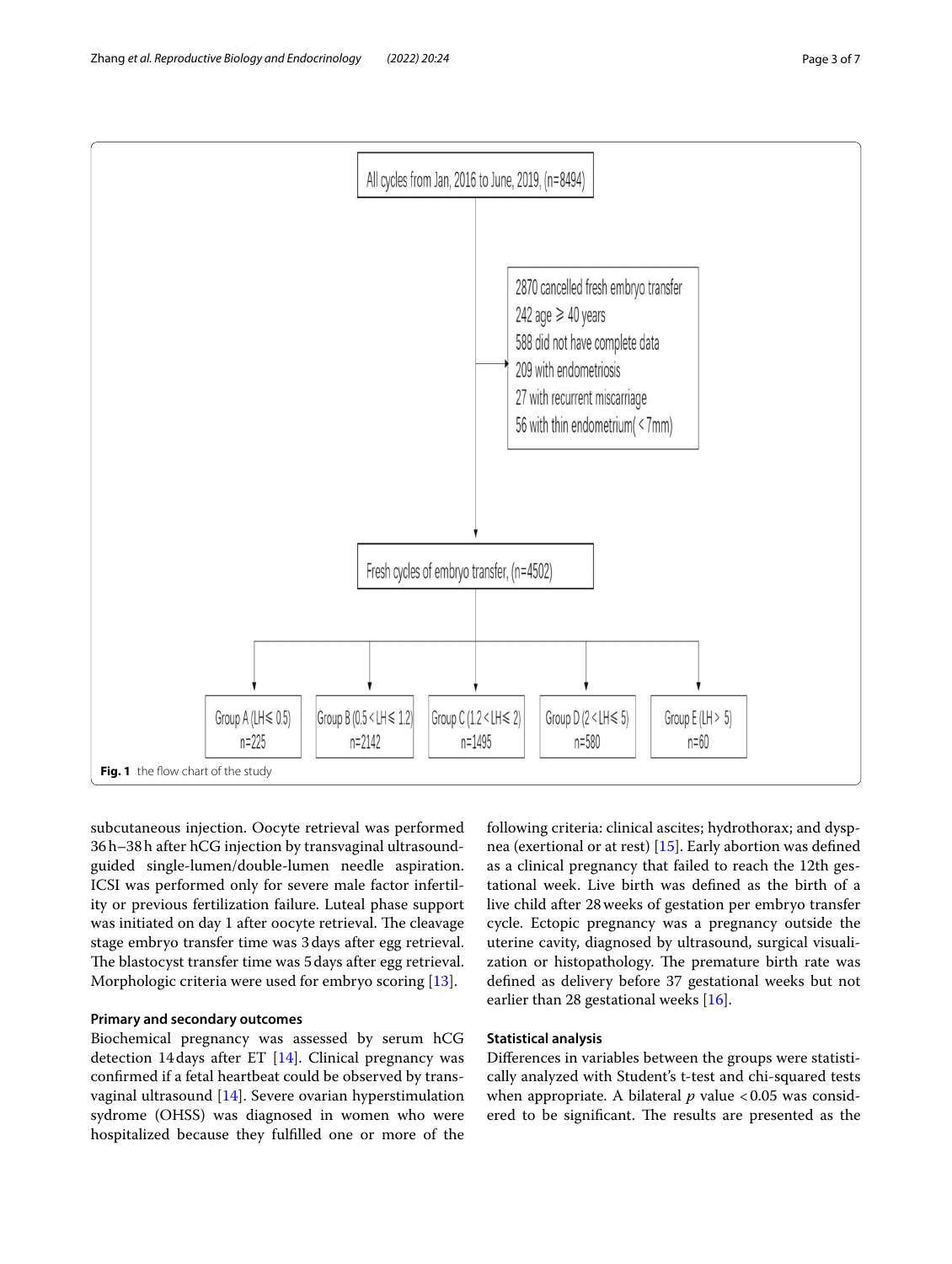mean $\pm$ standard deviation. If the variances were not uniform, we used the rank sum test for comparison.

Linear regression analysis was performed to assess the association between the LH level on the HCG day and the number of eggs retrieved. The same set of potential confounders was introduced into the regression models for adjustment by the enter method, regardless of whether signifcant diferences between groups were observed. Statistical analysis was performed with the Statistical Package for the Social Sciences (version 24.0; SPSS Inc., USA). All *P*<0.05 on one-sided tests was considered to be statistically signifcant.

## **Results**

When the serum LH level is lower than 0.5IU/L, both the fertilization rate and the number of embryos decreased signifcantly. Some clinicians believe that the threshold of LH can be set to 1.2IU/L; if the LH is lower than this level, follicular development and endometrial growth will be severely insufficient  $[17]$  $[17]$ . When the serum LH level is greater than 5.0IU/L on the day of HCG in the follicular-phase long protocol, the pregnancy rate signifcantly decreased [\[18](#page-6-17)]. Thus, we divided the  $LH<sub>HCG</sub>$  into five groups: Group

|  |  |  |                                                                                 | A (LH $\leq$ 0.5IU/L), Group B (0.5IU/L $\lt$ LH $\leq$ 1.2IU/L),      |  |
|--|--|--|---------------------------------------------------------------------------------|------------------------------------------------------------------------|--|
|  |  |  |                                                                                 | Group C $(1.2 \text{IU/L} < \text{LH} \leq 2.0 \text{IU/L})$ , Group D |  |
|  |  |  | $(2.0 \text{ IU/L} < \text{LH} \leq 5.0 \text{ IU/L})$ , Group E (LH > 5 IU/L). |                                                                        |  |

There were 9 cycles with  $LH_{HCG} \geq 10$ IU/L in the follicular-phase long protocol, of which only 1cycle was greater than 20IU/L. There was no obvious follicle luteinization in these cycles.

According to the basic information and clinical characteristics of the patients, the age of group D was slightly lower than that of group C. The BMI of groups D and E was lower. The basal FSH and  $LH$  in groups C, D and E were higher than those in groups A and B (Table [1](#page-3-0)).

The level of  $P$  in groups  $A$  and  $B$  was higher than that in the other groups. The AMH value of group  $C$  was significantly lower than that of group A. The start-up Gn dose in group D was signifcantly lower than that in groups B and C. The total Gn dose in group D was significantly lower than that in the other groups. For the hormone concentrations of HCG, the  $E<sub>2</sub>$  levels of group B and group C were lower, and the P level in group A was the highest. On the HCG day, the endometrium in group C was thicker than that in groups A and E (Table [1\)](#page-3-0).

In terms of the numbers of retrieved eggs, embryos, high-quality embryos and diploid fertilized oocytes, an

|                                       | Group A (LH $\leq$ 0.5) | <b>Group B</b><br>$(0.5 < LH \le 1.2)$ | Group C<br>$(1.2 < LH \le 2)$         | Group D<br>$(2<$ LH $\leq$ 5)         | <b>Group E</b><br>(LH>5)        | P     |
|---------------------------------------|-------------------------|----------------------------------------|---------------------------------------|---------------------------------------|---------------------------------|-------|
| No.of cycles                          | 225                     | 2142                                   | 1495                                  | 580                                   | 60                              |       |
| Age of woman (years)                  | $29.80 \pm 3.93$        | $29.69 \pm 3.89$                       | $29.92 \pm 3.82$                      | $29.30 \pm 3.80^c$                    | $29.65 \pm 3.92$                | 0.025 |
| Body mass index (kg/m <sup>2</sup> )  | $23.91 \pm 3.50$        | $23.80 \pm 3.22$                       | $23.56 \pm 3.17$                      | $22.49 \pm 3.18^{abc}$                | $22.52 \pm 3.37^{ab}$           | 0.00C |
| Basic hormone concentrations          |                         |                                        |                                       |                                       |                                 |       |
| FSH (IU/L)                            | $6.38 \pm 1.86$         | $6.64 \pm 1.90$                        | $7.06 \pm 2.12^{ab}$                  | $7.35 \pm 2.13^{ab}$                  | $7.73 \pm 2.33^{ab}$            | 0.00C |
| LH (IU/L)                             | $4.89 \pm 3.60$         | $5.38 \pm 3.77$                        | 5.99 $\pm$ 3.90 <sup>ab</sup>         | $6.80 \pm 5.67$ <sup>abc</sup>        | $6.71 \pm 4.81^{ab}$            | 0.00C |
| $P$ (nmol/L)                          | $145.60 \pm 64.69$      | 152.96 ± 109.13                        | 155.76 ± 146.55                       | $159.43 \pm 169.57$                   | $164.23 \pm 120.90$             | 0.615 |
| E2(pmol/L)                            | $1.52 \pm 2.17$         | $1.42 \pm 1.79$                        | $1.45 \pm 3.03^{ab}$                  | $1.57 \pm 3.65$                       | $1.90 \pm 2.63$                 | 0.00C |
| Ant-Mullerian hormone<br>AMH (pmol/L) | $37.00 \pm 23.12$       | $33.16 \pm 22.03$                      | 31.90 $\pm$ 22.52 <sup>a</sup>        | $32.82 \pm 23.50$                     | $32.98 \pm 23.32$               | 0.029 |
| Start-up Gn does (IU)                 | $163.90 \pm 52.36$      | $167.20 \pm 56.47$                     | $169.17 \pm 60.02$                    | 157.46 $\pm$ 58.74 <sup>bc</sup>      | $157.71 \pm 62.91$              | 0.00C |
| Total Gn dose (IU)                    | 2532.36 ± 993.04        | 2479.22 ± 1012.23                      | 2529.74 ± 1080.28                     | $2351.01 \pm 1083.11^{abc}$           | 2308.48±1117.57                 | 0.00C |
| $LH_{\text{day 1}}(IU/L)$             | $0.59 \pm 0.29$         | $0.72 \pm 0.38a$                       | $0.97 \pm 1.01^{ab}$                  | $1.06 \pm 0.73$ <sup>abc</sup>        | $1.05 \pm 0.69^{ab}$            | 0.00C |
| Hormone concentrations on HCG         |                         |                                        |                                       |                                       |                                 |       |
| E2(pmol/L)                            | 1367.07 ± 6341.47       | 12,884.09 ± 5950.26 <sup>ad</sup>      | 13,131.38 $\pm$ 5834.56 <sup>ad</sup> | $14,517.02 \pm 6740.33$ <sup>bc</sup> | 13,151.15 ± 6015.93             | 0.00C |
| $P$ (nmol/L)                          | $3.89 \pm 1.42^{bcd}$   | 3.56 $\pm$ 1.44 <sup>cd</sup>          | $3.35 \pm 1.49$                       | $3.21 \pm 1.42$                       | $3.30 \pm 1.34$                 | 0.00C |
| Endometrial thickness on<br>HCG       | $11.35 \pm 6.85$        | $11.29 \pm 2.26$                       | $11.41 \pm 2.29$ <sup>ae</sup>        | $11.40 \pm 2.09$                      | $10.56 \pm 2.01$                | 0.002 |
| No. of follicles $(\geq)14$ mm)       | $13.23 \pm 4.47$        | $12.17 \pm 4.21^a$                     | $11.61 \pm 3.78$ <sup>ab</sup>        | $11.36 \pm 3.84^{ab}$                 | $8.75 \pm 3.10^{abcd}$          | 0.00C |
| No. of follicles( $\geq$ 16 mm)       | $9.65 \pm 3.47$         | $9.24 \pm 3.31$                        | $8.94 \pm 3.00$                       | $8.86 \pm 3.16^a$                     | $7.00 \pm 2.35$ <sup>abcd</sup> | 0.00C |
| No. of follicles $(\geq 18$ mm)       | $6.11 \pm 2.42$         | $6.03 \pm 2.20$                        | $5.95 \pm 2.05$                       | $5.99 \pm 2.17$                       | $4.98 \pm 1.94^{\rm abcd}$      | 0.00C |
|                                       |                         |                                        |                                       |                                       |                                 |       |

a Compared with group A, *P*<0.05

b Compared with group B, *P*<0.05

c Compared with group C, *P*<0.05

<span id="page-3-0"></span>

| <b>Table 1</b> Patient characteristics of clinical |  |
|----------------------------------------------------|--|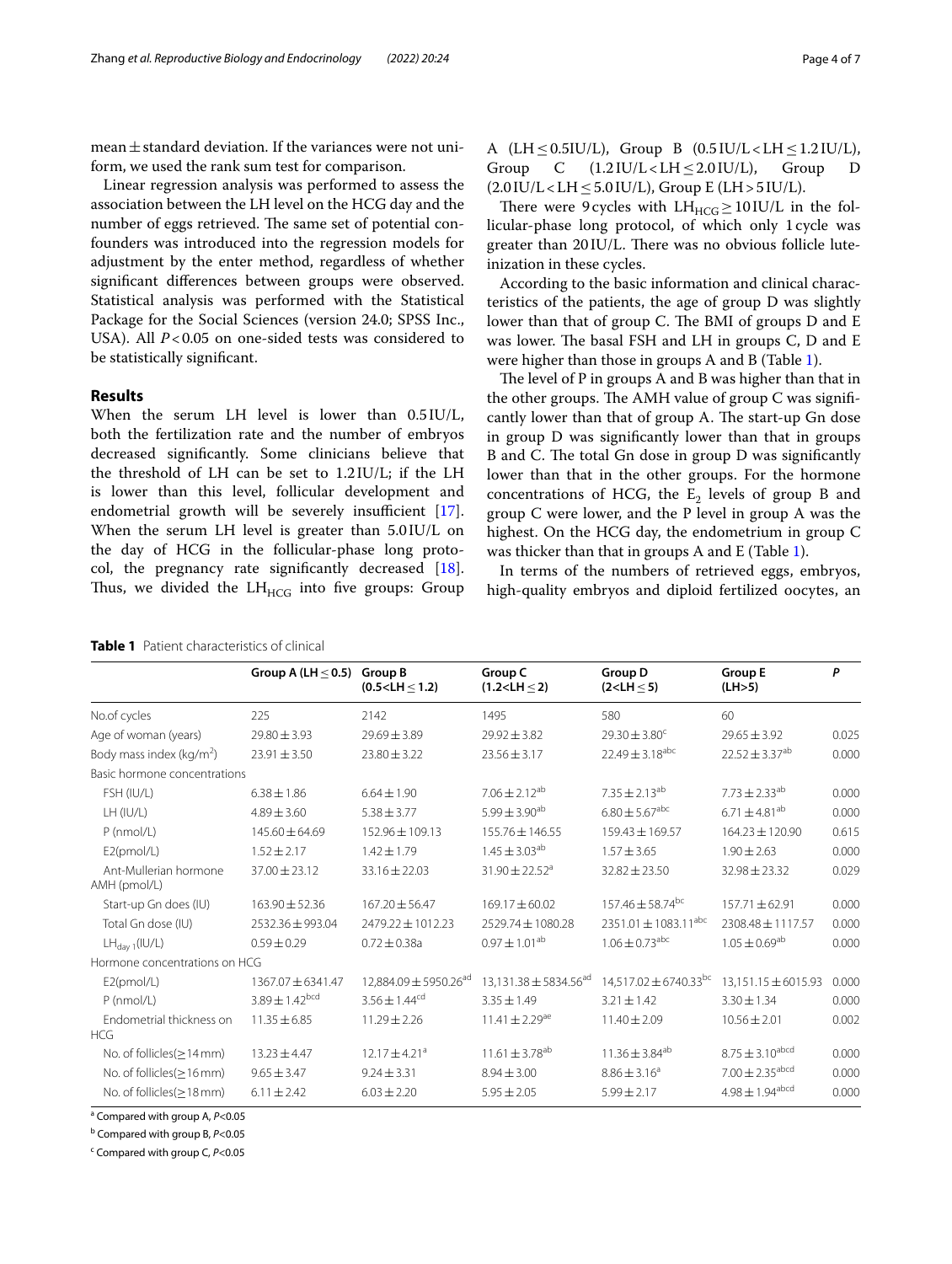|                                  | Group A (LH $\leq$ 0.5) | Group B<br>(0.5 < LH < 1.2)  | Group C<br>(1.2 < LH < 2)    | Group D<br>(2 < LH < 5)      | <b>Group E</b><br>(LH>5)        | P     |
|----------------------------------|-------------------------|------------------------------|------------------------------|------------------------------|---------------------------------|-------|
| No.of oocytes                    | $15.22 \pm 5.66$        | $13.54 \pm 5.23^a$           | $12.90 \pm 5.05^{ab}$        | $12.30 + 4.88$ <sup>ab</sup> | $9.6 \pm 4.09$ <sup>abcd</sup>  | 0.000 |
| No.of diploid fertilized oocytes | $9.85 \pm 4.70$         | $8.69 \pm 4.41$ <sup>a</sup> | $8.39 \pm 4.33$ <sup>a</sup> | $7.78 \pm 3.96^{ab}$         | $5.92 \pm 2.78$ <sup>abcd</sup> | 0.000 |
| No.of embryos                    | $7.90 \pm 4.48$         | $6.83 \pm 4.03^a$            | $6.44 \pm 3.88^{ab}$         | $6.22 \pm 3.62^{ab}$         | $4.40 \pm 2.55$ <sup>abcd</sup> | 0.000 |
| No.of high quality embryos       | $4.32 \pm 3.71$         | $3.97 \pm 3.42$              | $3.76 \pm 3.19$              | $3.71 + 3.04$                | $2.52 \pm 2.27$ <sup>abcd</sup> | 0.007 |
| No.of embryos transferred        | $1.58 \pm 0.49$         | $1.63 \pm 0.48$              | $1.65 \pm 0.48$              | $1.66 \pm 0.48$              | $1.70 \pm 0.46$                 | 0.203 |
| Types of embryos transferred     |                         |                              |                              |                              |                                 |       |
| Cleavage stage embryo rate       | 62.22%                  | 68.60%                       | 70.03%                       | 70.34%                       | 88.33% abcd                     | 0.002 |
| Blastocysts rate                 | 37.78%                  | 31.40%                       | 29.97%                       | 29.66%                       | 11.67%                          |       |
| OHSS rate                        | 3.56%                   | 2.80%                        | 3.95%                        | 4.66%                        | 6.67%                           | 0.075 |
| Biochemical pregnancy rate       | 69.33%                  | 67.46%                       | 67.56%                       | 68.62%                       | 66.67%                          | 0.963 |
| Clinical pregnancy rate          | 66.67%                  | 64.33%                       | 63.21%                       | 64.48%                       | 63.33%                          | 0.868 |
| Ectopic pregnancy rate           | 2.67%                   | 1.16%                        | 1.59%                        | 1.07%                        | $\mathbf{0}$                    | 0.469 |
| Early Spontaneous abortion rate  | 10.67%                  | 9.65%                        | 8.47%                        | 9.09%                        | 2.63%                           | 0.408 |
| Live birth rate                  | 56.44%                  | 55.56%                       | 54.65%                       | 56.03%                       | 60%                             | 0.899 |
| Premature birth rate             | 21.26%                  | 15.71%                       | 14.44%                       | 17.54%                       | 22.22%                          | 0.216 |

### <span id="page-4-0"></span>**Table 2** Embryological and clinical outcomes

<span id="page-4-1"></span>**Table 3** Linear regression analysis between serum LH concentration of HCG day and eggs retrieved

|                               | <b>Adjusted OR</b> | 95% CI            | Ρ     |
|-------------------------------|--------------------|-------------------|-------|
| $LH_{HCG}$                    | $-0.351$           | $-0.453-(-0.249)$ | 0.000 |
| Age of woman (years)          | $-0.044$           | $-0.072-(-0.015)$ | 0.003 |
| <b>BMI</b>                    | 0.010              | $-0.024 - 0.045$  | 0.549 |
| Basic LH (IU/L)               | $-0.030$           | $-0.059-(-0.001)$ | 0.046 |
| AMH                           | 0.004              | $-0.002 - 0.009$  | 0.179 |
| Hormone concentrations on HCG |                    |                   |       |
| E2(pmol/L)                    | 0.000              | $0.000 - 0.000$   | 0.000 |
| P (nmol/L)                    | 0.297              | $0.216 - 0.378$   | 0.000 |
| No. of $>14$ mm folliculars   | 0.674              | $0.640 - 0.707$   | 0.000 |

increase in the  $LH_{HCG}$  level showed a trend of a gradual decrease. Group E had the highest rate of embryo transfer at the cleavage stage. However, there was no signifcant diference in clinical outcomes among the groups (Tables [2](#page-4-0) and [3](#page-4-1)).

Logistic regression analysis was used to determine whether the  $LH_{HCG}$  level was related to the number of oocytes retrieved. The results showed that in the follicular-phase long protocol, with the increase in  $LH_{HCG}$ , the number of retrieved eggs decreased (Table [2](#page-4-0) and Fig. [2](#page-4-2)).

### **Discussion**

The findings of our study suggest that the level of  $LH_{\rm HCG}$ can afect the IVF/ICSI outcome in the follicular-phase long protocol in a young population.

The "two cell-two gonadotropin" model has been the key to our understanding of folliculogenesis [\[4](#page-6-3)].



<span id="page-4-2"></span>According to this model, LH stimulates theca cells, thereby advancing androgen production, and FSH governs the proliferation of granulosa cells (GCs) and promotes E2 synthesis. Both FSH and LH play an important role in folliculogenesis. The details of the specific role of LH in folliculogenesis have not been fully studied.

LH, which is well known for its importance in the late follicular phase, supports theca cells in the ovary to provide androgens and hormonal precursors for estradiol production. LH not only promotes the growth of larger follicles but also increases FSH activity in granulosa cells by increasing androgen synthesis [\[19](#page-6-18)]. During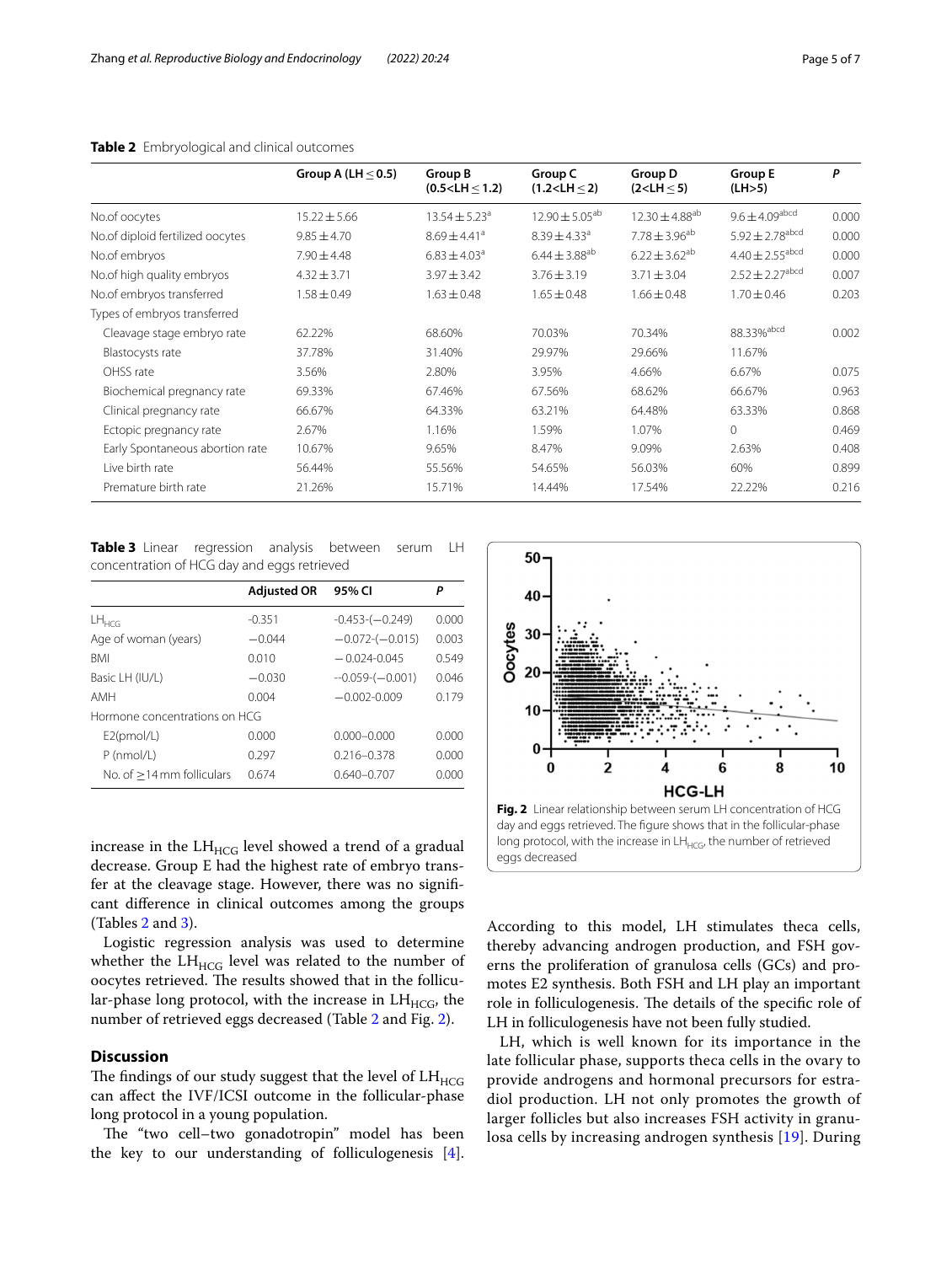the development of a dominant follicle, its dependence on FSH gradually declines, whereas its dependence on LH gradually increases. FSH's partial role is replaced by LH in the late follicular phase. This facilitates the selection and maintenance of the dominant follicle.

The follicular-phase long protocol uses a single dose of 3.75 mg GnRH-a in the early follicular phase for pituitary downregulation. Two weeks after a single injection of 3.75 mg GnRH-a, endogenous sex hormones were almost completely inhibited. The FSH levels gradually recover after 3–4 weeks, and the  $E_2$  levels begin to rise after 7–8 weeks, whereas the inhibitory efect on LH lasts up to 8 weeks after administration [[20\]](#page-6-19). After 30 days, as the FSH level gradually recovers, Gn is used to stimulate the development of multiple follicles in the ovary. In the follicular-phase long protocol, due to pituitary desensitization, endogenous LH levels are very low in the later stage of stimulation. Previous studies had shown that when the serum LH concentration after pituitary downregulation is between 0.5–2.5 U/L, we can obtain a normal ovarian response [[21\]](#page-6-20). Too high or too low is not ideal.

Physiological levels of LH are clearly important for follicle development. If the LH level is abnormal, it will lead to abnormal follicular development. Therefore, it was speculated that there should be an LH threshold window. The Asia-Pacific consensus on the application of LH in assisted reproductive treatment published in 2011 concluded that the reasonable threshold window for LH ranges from 1.2–5 IU/L [[22\]](#page-6-21). However, some studies found that in the process of controlled ovarian hyperstimulation (COH), when the LH level was lower than 1.2IU/L on the HCG day, it did not afect the clinical outcome [\[23](#page-6-22)], whereas for the follicular-phase long protocol, LH was very rarely elevated due to suppression. In this study, the LH concentration was greater than 10IU/L in only 10 cases, there was only 1 case with LH>20IU/L, and the P concentrations on the HCG day were all normal.

Our study found that in the follicular-phase long protocol, with an  $LH \leq 0.5$  IU/L on the hCG day, patients had a higher number of oocytes retrieved, a better embryo rate, and more embryos, but there was no signifcant diference in the live birth rate compared with the other groups. Thus, we speculate that when the LH  $\leq$ 0.5IU/L, although there may be pituitary hypersuppression leading to inadequate LH secretion in the late follicular phase, it does not affect the outcome. This is similar to the results of the study of Brjercke et al.  $[24]$  $[24]$ , that is, a lower LH can satisfy the development of follicles. As long as less than 1% of LH receptors are occupied, they can play a normal physiological role [[24\]](#page-6-23). However, when there are older women, a low response, a slow response,

etc. in the COH cycle, adding LH may be benefcial. With a normal ovarian response, a low LH concentration does not afect the fertilization outcome [\[25](#page-6-24)].

However, as LH increased, the numbers of oocytes retrieved, embryos, and high-quality embryos and the number of diploid fertilized oocytes decreased gradually, which may be because excessive LH levels may cause the ovaries to secrete more androgens, resulting in follicular atresia and then fewer oocytes retrieved. However, the pregnancy rate did not decrease, which may be because the increase in LH level only afected the number of oocytes retrieved but did not afect the quality of the oocytes, the embryo development potential or endometrial receptivity. For Preimplantation Genetic Testing (PGT) patients, it may be more suitable to control the LH at a lower level on the HCG day to retrieve more oocytes.

The main limitations of this article are as follows: 1. The current measurement of LH levels may not accurately refect the true level of internal LH; 2. Our study mainly enrolled young people, which is a specific group. This may have a certain infuence on the outcome; 3. According to follicular development in the later stage, HMG or rLH may be added, which may cause the conclusion to be inaccurate. The cumulative pregnancy rate and cumulative live birth rate were not calculated. The data sample is still not large enough, and additional prospective largesample studies are needed to confrm this idea.

In conclusion, in the follicular-phase long protocol, the LH level is maintained at a low level throughout COH. From the data of our study, we should pay more attention to  $LH<sub>HCG</sub>$ . Elevated LH levels on the hCG day may lead to a reduction in oocyte retrieval. However, even when  $LH \geq 5 \text{I} U/L$ , approximately 10 oocytes are retrieved, which, for clinical purposes, is sufficient. However, those who undergo PGT may beneft more when the LH level is controlled within a certain range. Therefore, in the follicular-phase long protocol among young women, monitoring  $LH<sub>HCG</sub>$  has clinical applications.

### **Supplementary Information**

The online version contains supplementary material available at [https://doi.](https://doi.org/10.1186/s12958-022-00888-4) [org/10.1186/s12958-022-00888-4](https://doi.org/10.1186/s12958-022-00888-4).

**Additional fle 1.**

#### **Acknowledgments**

The authors are grateful to physicians and coordinators who enrolled. patients and collected data from all women who participated in this study.

#### **Authors' contributions**

WJZ, ZZL,YCG contributed to the conception and design of the study. MML JHL was involved in the acquisition of data collection. WJZ, ZZL analyzed data and drafted the manuscript. All authors revised the article and gave their fnal approval of the submitted version.